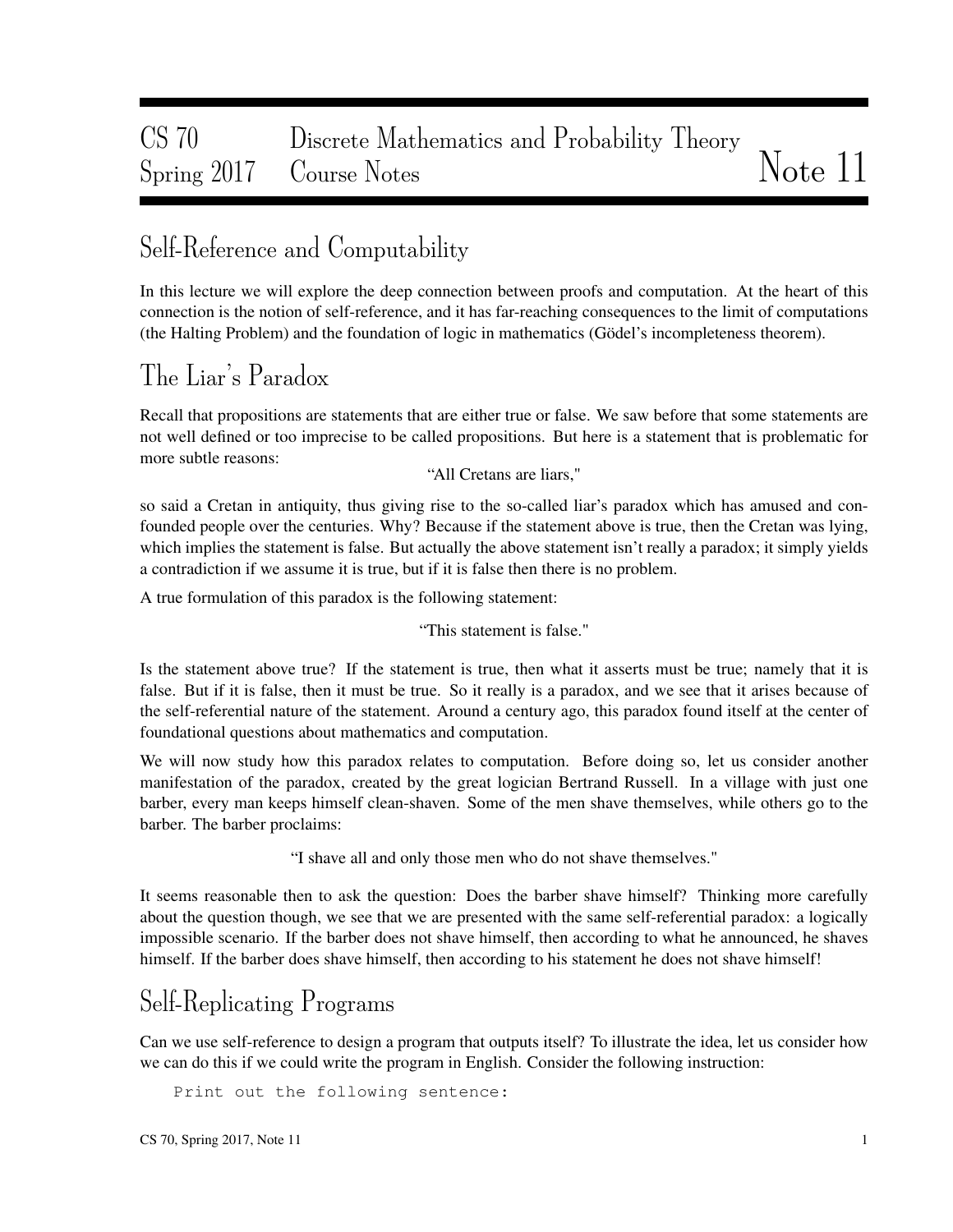"Print out the following sentence:"

If we execute the instruction above (interpreting it as a program), then we will get the following output:

Print out the following sentence:

Clearly this is not the same as the original instruction above, which consists of two lines. We can try to modify the instruction as follows:

Print out the following sentence twice:

"Print out the following sentence twice:"

Executing this modified instruction yields the output which now consists of two lines:

Print out the following sentence twice:

Print out the following sentence twice:

This almost works, except that we are missing the quotes in the second line. We can fix it by modifying the instruction as follows:

Print out the following sentence twice, the second time in quotes:

"Print out the following sentence twice, the second time in quotes:"

Then we see that when we execute this instruction, we get exactly the same output as the instruction itself:

Print out the following sentence twice, the second time in quotes:

"Print out the following sentence twice, the second time in quotes:"

#### Quines and the Recursion Theorem

In the above section we have seen how to write a self-replicating program in English. But can we do that in a real programming language? In general, a program that prints itself is called a *quine*, 1 and it turns out we can always write quines in any programming language.

As another example, consider the following pseudocode:

```
(Quine "s")
    (s \space \text{``s''})
```
The pseudocode above defines a program Quine that takes a string s as input, and outputs (s  $\degree$ s"), which means we run the string s (now interpreted as a program) on itself. Now consider executing the program Quine with input "Quine":

(Quine "Quine")

By definition, this will output

(Quine "Quine")

which is the same as the instruction that we executed!

This is a simple example, but how do we construct quines in general? The answer is given by the *recursion theorem*. The recursion theorem states that given any program  $P(x, y)$ , we can always convert it to another program  $Q(x)$  such that  $Q(x) = P(x, Q)$ , i.e., Q behaves exactly as P would if its second input is the descrip-

<sup>1</sup>Quine is named after the philosopher and logician Willard Van Orman Quine, as popularized in the book *"Gödel, Escher, Bach: An Eternal Golden Braid"* by Douglas Hofstadter.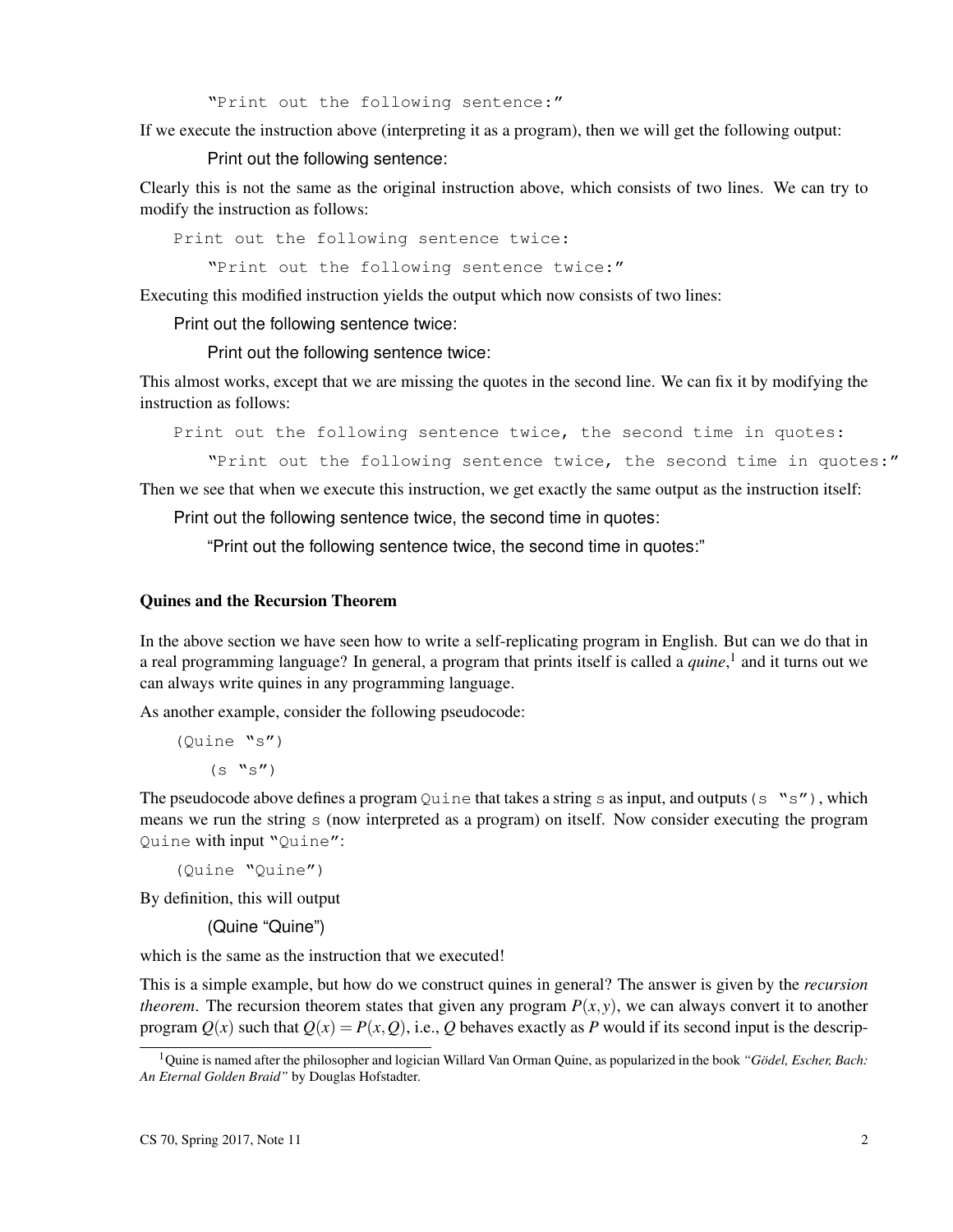tion of the program *Q*. In this sense we can think of *Q* as the "self-aware" version of *P*, since *Q* essentially has access to its own description.

# The Halting Problem

Are there tasks that a computer cannot perform? For example, we would like to ask the following basic question when compiling a program: does it go into an infinite loop? In 1936, Alan Turing showed that there is no program that can perform this test. The proof of this remarkable fact is very elegant and combines two ingredients: self-reference (as in the liar's paradox), and the fact that we cannot separate programs from data. In computers, a program is represented by a string of bits just as integers, characters, and other data are. The only difference is in how the string of bits is interpreted.

We will now examine the Halting Problem. Given the description of a program and its input, we would like to know if the program ever halts when it is executed on the given input. In other words, we would like to write a program TestHalt that behaves as follows:

TestHalf 
$$
(P, x)
$$
 = { "yes", if program *P* halts on input *x*  
"no", if program *P* loops on input *x*

Why can't such a program exist? First, let us use the fact that a program is just a bit string, so it can be input as data. This means that it is perfectly valid to consider the behavior of  $TestHalf(P, P)$ , which will output "yes" if *P* halts on *P*, and "no" if *P* loops forever on *P*. We now prove that such a program cannot exist.

### Proof: Define the program

```
Turing(P)
if TestHalt(P, P) = "yes" then loop forever
else halt
```
So if the program *P* when given *P* as input halts, then  $Turing(P)$  loops forever; otherwise,  $Turing(P)$ halts. Assuming we have the program  $TestHalf$ , we can easily use it as a subroutine in the above program Turing.

Now let us look at the behavior of Turing(Turing). There are two cases: either it halts, or it does not. If Turing(Turing) halts, then it must be the case that TestHalt(Turing,Turing) returned "no." But by definition of TestHalt, that would mean that Turing(Turing) should not have halted. In the second case, if Turing(Turing) does not halt, then it must be the case that  $TestHalf(Turing,$ Turing) returned "yes," which would mean that Turing(Turing) should have halted. In both cases, we arrive at a contradiction which must mean that our initial assumption, namely that the program TestHalt exists, was wrong. Thus, TestHalt cannot exist, so it is impossible for a program to check if any general program halts.  $\Box$ 

What proof technique did we use? This was actually a proof by diagonalization, the same technique that we used in the previous lecture to show that the real numbers are uncountable. Why? Since the set of all computer programs is countable (they are, after all, just finite-length strings over some alphabet, and the set of all finite-length strings is countable), we can enumerate all programs as follows (where *P<sup>i</sup>* represents the  $i$ <sup>th</sup> program):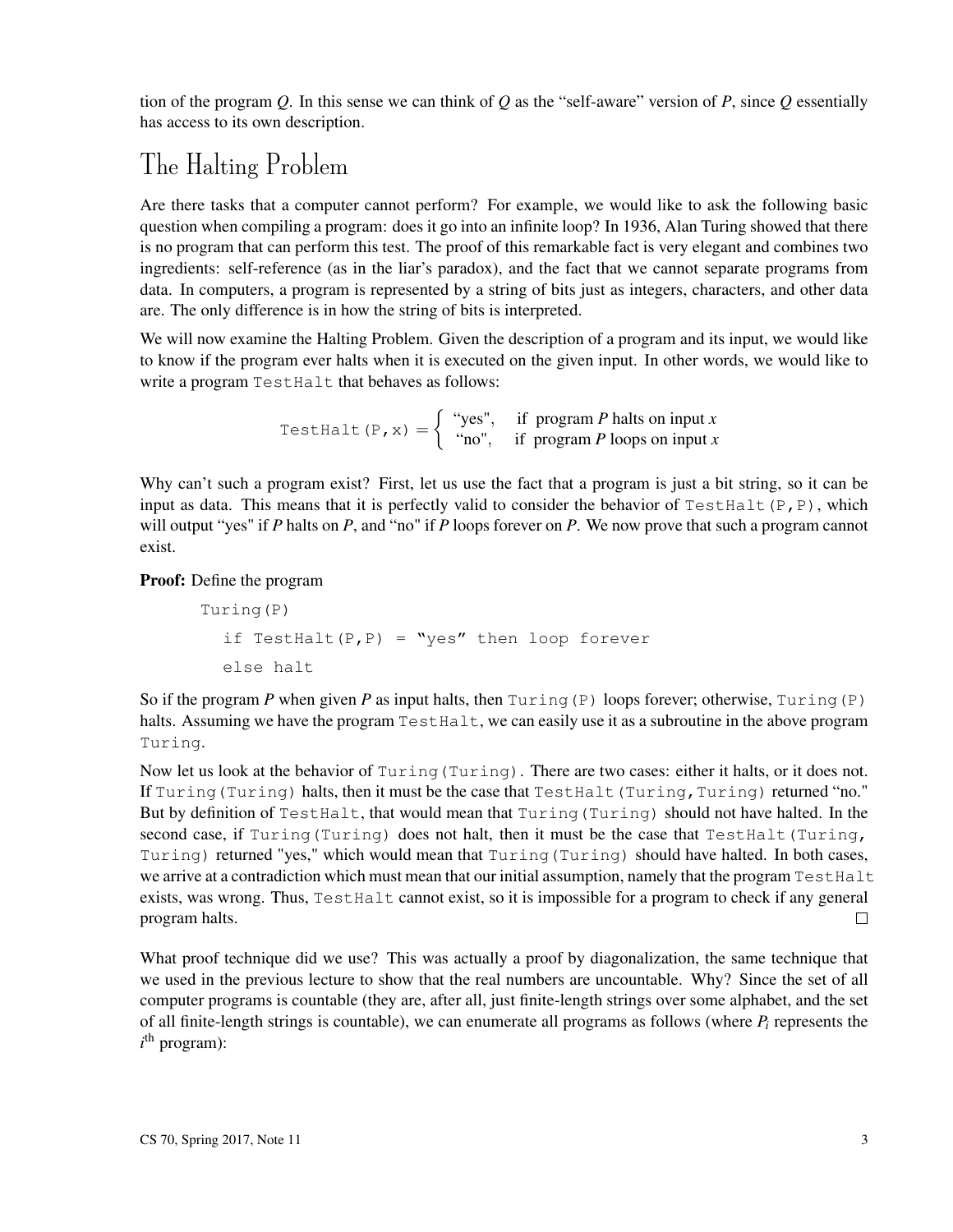

The  $(i, j)$ <sup>th</sup> entry in the table above is H if program  $P_i$  halts on input  $P_j$ , and L if it does not halt. Now if the program Turing exists it must occur somewhere on our list of programs, say as *Pn*. But this cannot be, since if the  $n^{\text{th}}$  entry in the diagonal is H, meaning that  $P_n$  halts on  $P_n$ , then by its definition Turing loops on  $P_n$ ; and if the entry is L, then by definition Turing halts on  $P_n$ . Thus the behavior of Turing is different from that of  $P_n$ , and hence Turing does not appear on our list. Since the list contains all possible programs, we must conclude that the program Turing does not exist. And since Turing is constructed by a simple modification of TestHalt, we can conclude that TestHalt does not exist either. Hence the Halting Problem cannot be solved.

In fact, there are many more cases of questions we would like to answer about a program, but cannot. For example, we cannot know if a program ever outputs anything or if it ever executes a specific line. We also cannot check if two programs produce the same output. We cannot even check to see if the program is a virus. These issues are explored in greater detail in the advanced course CS172 (Computability and Complexity).

### The Easy Halting Problem

As noted above, the key idea in establishing the uncomputability of the Halting Problem is self-reference: Given a program *P*, we want to check whether  $P(P)$  halts. But in practice, how often do we want to execute a program with its own description as input? Is it possible that if we disallow this kind of self-reference, we can answer the Halting Problem?

That is, given a program *P*, what if we ask: "Does *P* halts on input 0?" This looks easier than the Halting Problem (hence the name Easy Halting Problem), since we only need to check whether *P* halts on a specific input 0, instead of an arbitrary given input. However, it turns out this easier problem is still uncomputable. We prove this claim by showing that if we can solve the Easy Halting Problem, then we can also solve the Halting Problem; since we know the Halting Problem is uncomputable, this implies the Easy Halting Problem must also be uncomputable.

Specifically, suppose we have a program TestEasyHalt that answers the Easy Halting Problem:

TestEasyHalf (P) = 
$$
\begin{cases} \text{``yes''}, & \text{if program } P \text{ halts on input 0} \\ \text{``no''}, & \text{if program } P \text{ loops on input 0} \end{cases}
$$

Then we can use TestEasyHalt as a subroutine in the following algorithm that solves the Halting Problem:

```
Halt(P,x)
define a program P' that returns P(x) on input 0
return TestEasyHalt(P')
```
The algorithm  $H$ alt constructs another program  $P'$ , which depends on both the original program  $P$  and the original input *x*, such that when we call  $P'(0)$  we return  $P(x)$ . An example of such a program  $P'$  can simply be: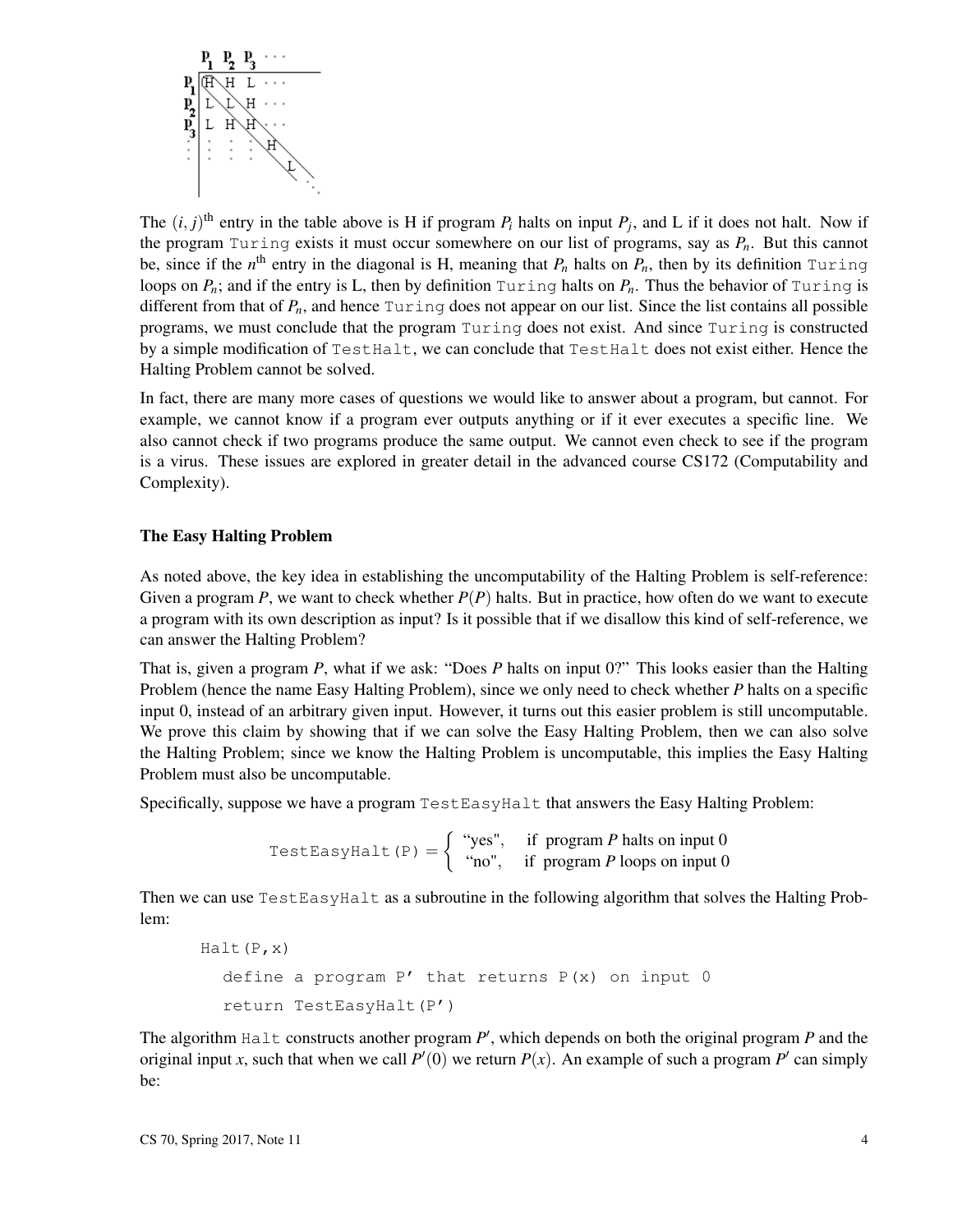```
P' (y)
return P(x)
```
That is, the new program  $P'$  ignores the input *y* and always returns  $P(x)$ . Then we see that  $P'(0)$  halts if and only if  $P(x)$  halts. Therefore, if we have such a program Test EasyHalt, then Halt will correctly answer the Halting Problem. Since we know there cannot be such a program Halt, we conclude TestEasyHalt does not exist either.

The technique that we use here is called a *reduction*. Here we are reducing one problem "Does *P* halt on *x*?" into another problem "Does  $P'$  halt on 0?", in the sense that if we know how to answer the second problem, then we can use that knowledge to construct an answer for the first problem. This implies that the second problem is actually as difficult as the first, despite the apparently simpler description of the second problem.

# Godel's Incompleteness Theorem

In 1900, the great mathematician David Hilbert posed the following two questions about the foundation of logic in mathematics:

- 1. Is arithmetic consistent?
- 2. Is arithmetic complete?

To understand the questions above, we recall that mathematics is a formal system based on a list of axioms (for example, Peano's axioms of the natural numbers, axiom of choice, etc.) together with rules of inference. The axioms provide the initial list of true statements in our system, and we can apply the rules of inference to prove other true statements, which we can again use to prove other statements, and so on.

The first question above asks whether it is possible to prove both a proposition *P* and its negation  $\neg P$ . If this is the case, then we say that arithmetic is *inconsistent*; otherwise, we say arithmetic is *consistent*. If arithmetic is inconsistent, meaning there are false statements that can be proved, then the entire arithmetic system will collapse because from a false statement we can deduce anything, so every statement in our system will be vacuously true.

The second question above asks whether every true statement in arithmetic can be proved. If this is the case, then we say that arithmetic is *complete*. We note that given a statement, which is either true or false, it can be very difficult to prove which one it is. As a real-world example, consider the following statement, which is known as Fermat's Last Theorem:

$$
\forall n \geq 3, \ \ \mathcal{A}x, y, z \in \mathbb{Z}, \ x^n + y^n = z^n.
$$

This theorem was first stated by Pierre de Fermat in  $1637<sup>2</sup>$  but it has eluded proofs for centuries until it was finally proved by Andrew Wiles in 1994.

In 1928, Hilbert formally posed the questions above as the Entscheidungsproblem. Most people believed that the answer would be "yes," since ideally arithmetic should be both consistent and complete. However, in 1930 Kurt Gödel proved that the answer is in fact "no": Any formal system that is sufficiently rich to formalize computation is either inconsistent (there are false statements that can be proved) or incomplete (there are true statements that cannot be proved). Gödel proved his result by exploiting the deep connection between proofs and computation, but it was not until 1936 that Turing formalized the definition of computation via the notion of Turing machines and computability.

In the rest of this note, we will first understand the essence of Gödel's proof, and then we will provide an easier proof using the Halting Problem.

 $<sup>2</sup>$  Along with the famous note: "I have discovered a truly marvelous proof of this, which this margin is too narrow to contain."</sup>